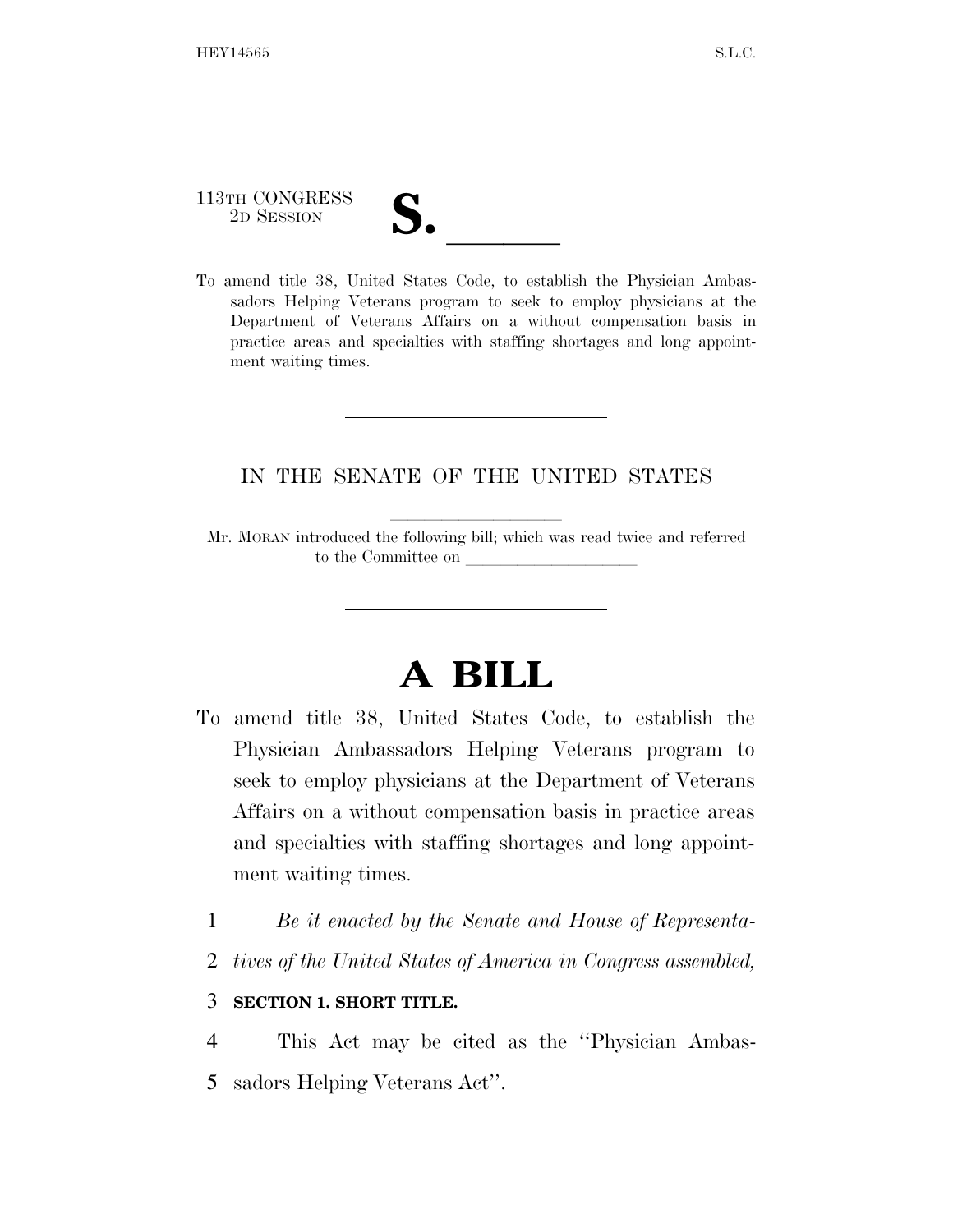### **SEC. 2. PHYSICIAN AMBASSADORS HELPING VETERANS PROGRAM.**

 (a) IN GENERAL.—Subchapter I of chapter 74 of title 38, United States Code, is amended by inserting after sec-tion 7405 the following new section:

## **''§ 7405A. Physician Ambassadors Helping Veterans program**

8 "(a) IN GENERAL.—The Secretary shall seek to use the authority under section 7405 of this title to employ physicians on a without compensation basis in any prac-tice area or speciality for which—

 $\frac{1}{2}$  (1) the average waiting time for veterans seek- ing an appointment with a physician in such practice area or specialty exceeds the waiting time goals es-tablished by the Department; or

 ''(2) the Department facility where the physi- cian will be employed has demonstrated staffing shortages, as determined by the Secretary.

 ''(b) VOLUNTEER COORDINATORS.—There shall be in each medical facility of the Department a volunteer coordi- nator. The volunteer coordinator for a medical facility shall—

23 ''(1) seek to establish relationships with medical associations serving the area where the facility is lo-cated;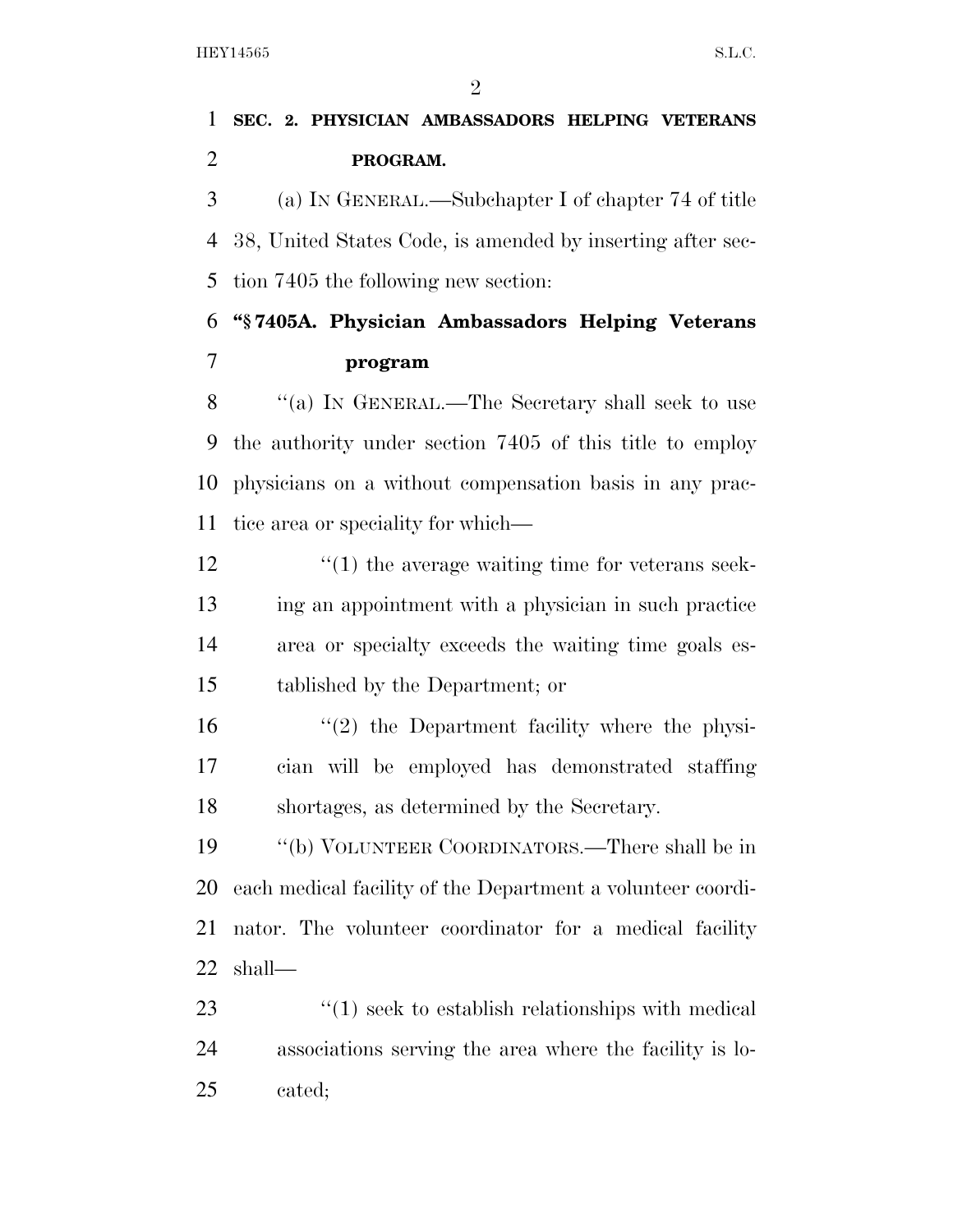HEY14565 S.L.C.

 $\binom{1}{2}$  recruit physicians for employment on a without compensation basis in the facility; and

 ''(3) serve as the initial point of contact for physicians seeking employment on a without com-pensation basis in the facility.

 ''(c) QUALIFICATIONS.—A physician employed on a without compensation basis shall agree, as a condition of being granted a credential or privilege to practice medicine in a facility of the Department, to commit to serving a minimum of 40 hours in the facility during the 12-month period beginning on the date on which such credential or privilege is granted.

 ''(d) CREDENTIALING PROCESS.—(1) The Secretary shall ensure that each physician who seeks employment at the Department on a without compensation basis re- ceives a credential or privilege to practice medicine in the Department, or a decision that such a credential or privi- lege will not be granted, by not later than 60 days after the date on which the physician requests such credential or privilege.

 $\frac{1}{2}$  (2) The director of a medical facility of the Depart- ment shall approve, and accept the services of, any physi- cian who meets the qualifications under subsection (c) and receives a credential or privilege to practice medicine in the facility under paragraph (1).